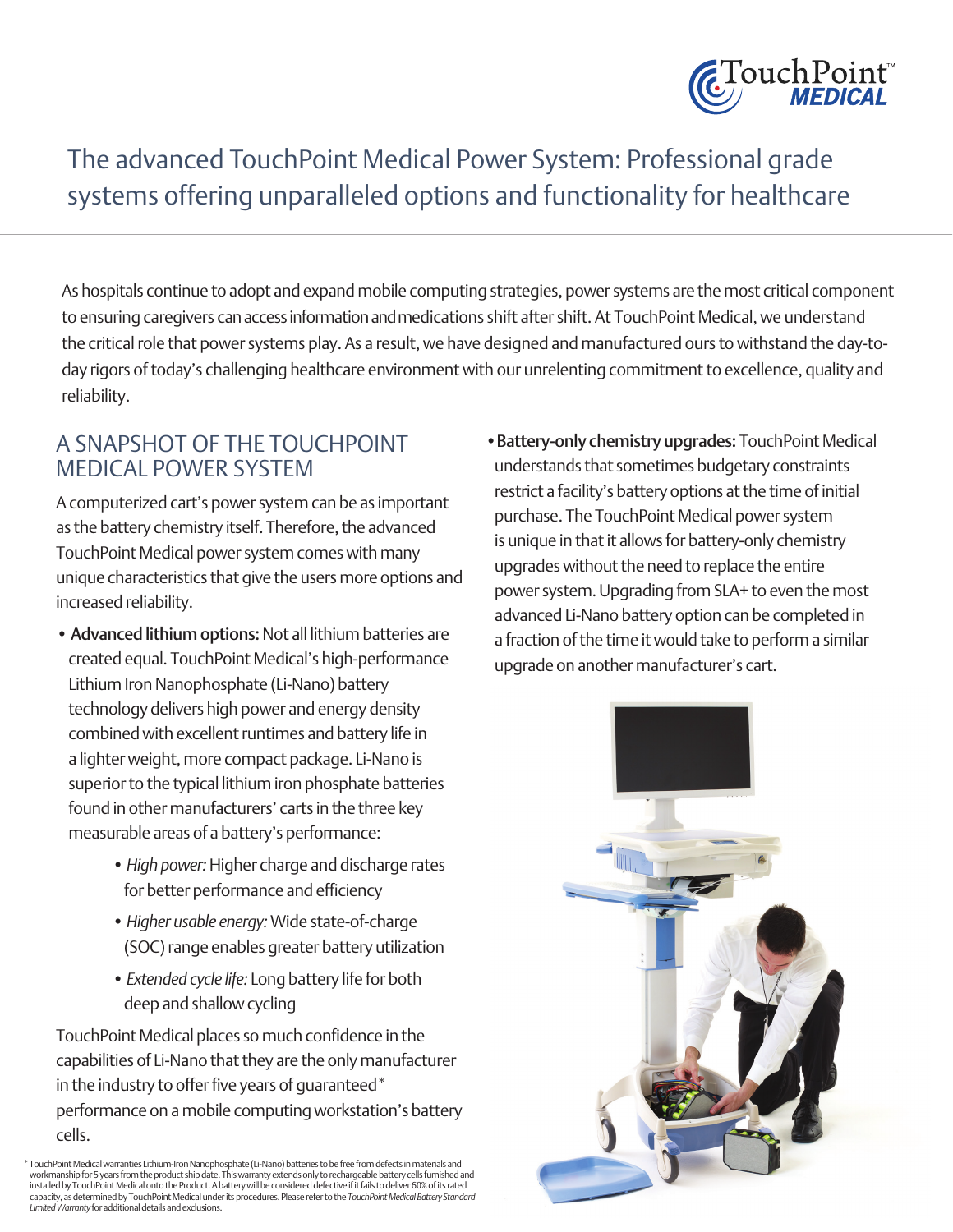• Smart electronics: TouchPoint Medical power systems include smart electronics to promote better performance by preventing deep discharges and overheating that can damage and reduce performance, cycles and ultimately, battery life itself. Additionally, TouchPoint Medical power systems include a microchip on each battery pack to balance the power draw and condition the battery to promote optimal lifetime reliability, performance and cycles.

• Flexible power architecture: Unlike competing systems, the TouchPoint Medical AccessPoint can be configured to be powered by direct current (DC), alternating current (AC), or a combination of the two. As the most versatile and efficient battery systems, DC powered workstations require less conversions to optimize power for consistent performance in all applications throughout the healthcare facility.

While less efficient than DC, AC power can be an ideal solution when quality, off-the-shelf components are required. This flexibility allows TouchPoint Medical customers to make their own selections or use existing technology and assemble for themselves.

• Charging options: TouchPoint Medical is sensitive to applications that might require different charging

options. Therefore, TouchPoint Medical is the only manufacturer to offer a selectable fanless charging mode. Our fanless charging mode quietly recharges the system in three hours, while reducing the circulation of dust, debris and other harmful contaminants. The fanless charging mode avoids disturbing the patient with excessive noise and can be essential in specific areas of the hospital where a complete sterile environment is critical. With the fan enabled, fast-charge mode can replenish

a depleted power supply in as little as two hours. TouchPoint Medical's BatteryPro software helps to manage the fan/fanless capability. Li-Nano

Mobile workstations are used differently from facilityto-facility for tasks like clinical documentation and daily medication distribution. Therefore, it is important the unit's power system has the ability to minimize downtime with reliable performance. Whether the cart is plugged in and parked between multiple patient rooms during a routine medication delivery or if it's charged only after the battery is medicator relivery or intest ranged only after the battery is<br>down to zero or 10 percent, the features of the TouchPoint Medical power system combine to provide an unmatched user experience.  $65%$ 

#### BEST OF LITHIUM

A common misconception is that all lithium batteries are identical. Some chemistries are better than others



because of the materials manufactures use to produce them. At TouchPoint Medical, our batteries and components are of the highest quality, as opposed to mid-grade or lower quality options. Purchasing a midgrade battery initially might seem cost effective, but over time it will become more expensive due to a quicker rate of battery replacement or inconsistent performance leading to downtime. A higher quality lithium battery like Li-Nano might have more of an initial investment, but replacements, downtime, and maintenance will be little to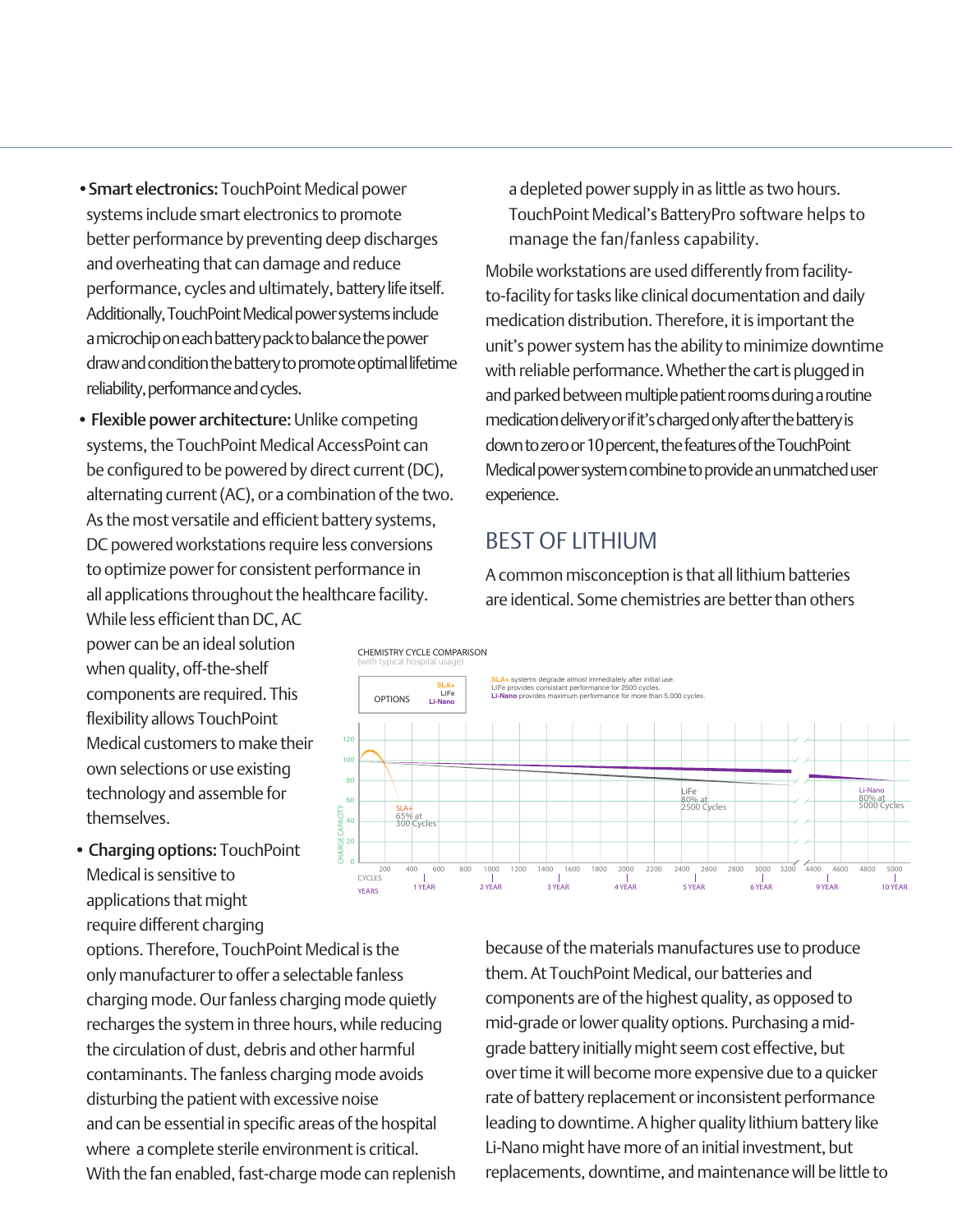

none and performance will be much more reliable.

#### ADVANCED UPGRADABILITY

TouchPoint Medical wants to ensure its customers get the most out of their computerized cart investment. Therefore, TouchPoint Medical's elite power system, Li-Nano battery technology and new universal tech tray all serve to offer unprecedented options and features like never before in the healthcare industry.

The innovative universal tech tray was designed with today's ever-evolving technology in mind. It is now no longer necessary to purchase a new cart if a technology upgrade is needed or if a different technology is required for a new application. The universal tech tray can be easily adjusted to accommodate the latest technologies.

## ENVIRONMENTAL

With the push for newly constructed buildings to become LEED certified, there's never been a better time for Li-Nano batteries. The lesser amount of replacements, if any, Li-Nano needs reduces the amount of disposed batteries. As a result, hospital projects specifying Li-Nano power systems for use in their facility are more likely to be considered for LEED certification because of Li-Nano's energy efficiency and conservation.

## MONITORING

To keep a workstation fleet up and running smoothly, IT and biomedical staff need visibility into the status of power systems. This is especially important when using less

advanced power systems that need to be replaced more frequently. Power systems that are more advanced include "intelligence" that enables IT/biomedical staffs to remotely monitor power system health on a single computer screen.

Using the TouchPoint Medica Monitor Dashboard system, staff can monitor an entire fleet of workstations, including status, charge level, charge time, remaining runtime and battery health. Such advanced monitoring systems offer easy access to the essential details to staying current with power system maintenance. Furthermore, enhanced monitoring provides data for hospital leadership to manage and budget for power system upgrades and replacements. TouchPoint MedicalMonitor Dashboard also provides the tools to compare performance of workstations individually and by department. This information can help hospital leadership adapt their mobile power strategy as needed to support reliable, cost-effective operations.

## IN SUMMARY

When purchasing a mobile workstation and its power system, it's important to focus on more than just the battery's capacity and life cycles. Doing so will result in a favorable return on investment because of smoother workflow, increased productivity, staff satisfaction, lower energy and battery costs and most favorable of all, a unit that is easily adaptable to the ever-changing healthcare industry technology. Therefore, when considering a power system, think TouchPoint Medical.